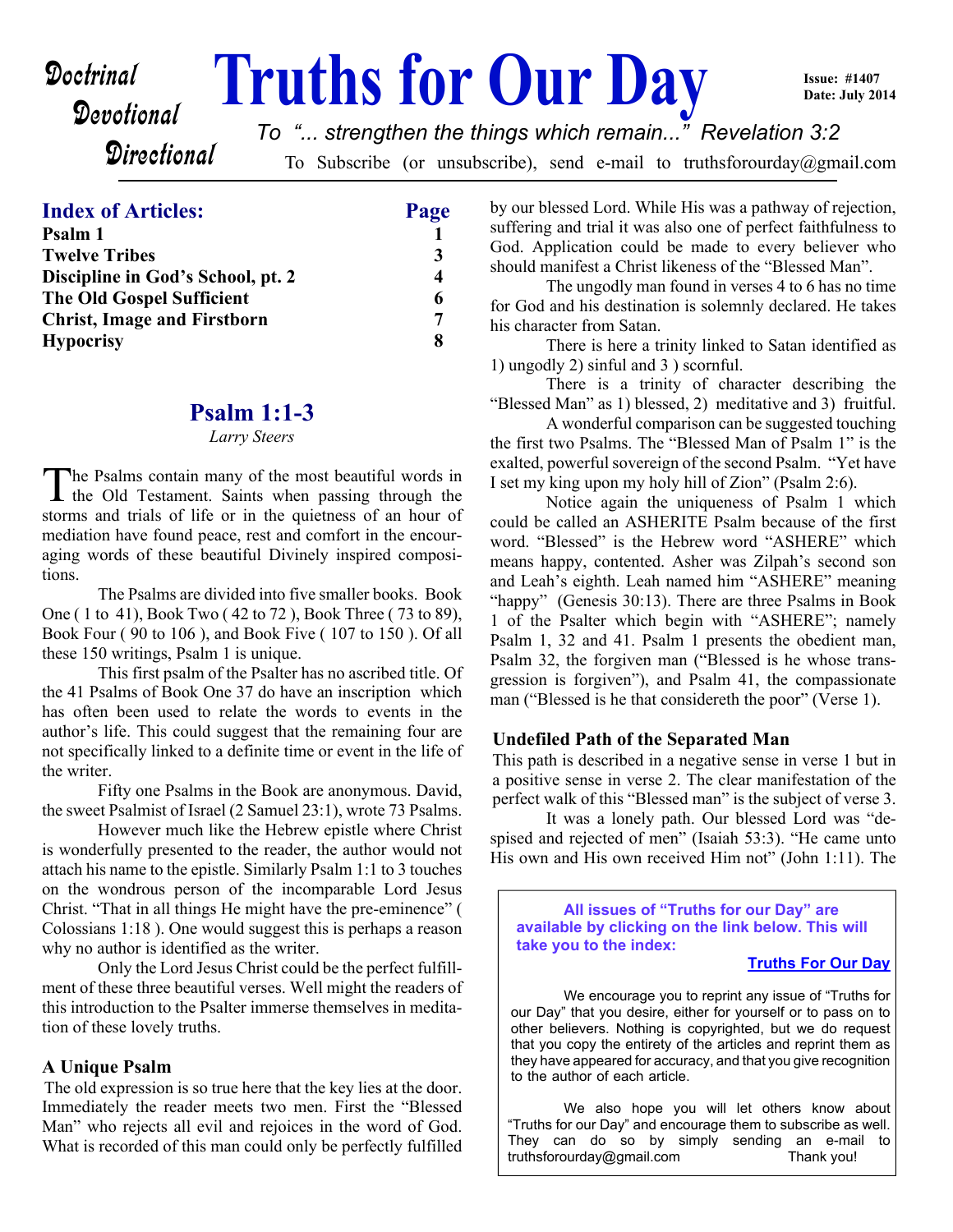Lord solemnly declared to His disciples, "If the world hate you, ye know that it hated me before it hated you," (John 15:18).

The lonely man of this Psalm is seen in a vastly different world than what was Adam's in the garden. All was in Adam's favor. He was put by God in a perfect, unspoiled garden.

In the garden Satan challenged Eve, "Yea hath God said" (Genesis 3:1), a device he has used successfully innumerable times since to cause Adam's race to question and doubt the infallible authority of the Word of God. Eve first, and then Adam fell to the wiles of the enemy, disobeyed God and partook of the forbidden tree. In the wilderness, a vastly different scene than Eden, the impeccable Christ was challenged by Satan. Three specific temptations are recorded but He was "in the wilderness forty days tempted of Satan" (Mark 1:13). Beautiful words flow from the pen of the Psalmist to describe the earthly sojourn of the "Blessed man". While the words of verse 1 would describe the entirety of His life here, they would certainly be fully true of those forty days in the wilderness. All three verbs are in the past perfect tense and could be read "has never walked", "has never stood" and "has never sat".

The Hebrew writer in the New Testament emphasizes this when he writes, "He was holy, harmless, undefiled, and separate from sinners" (Hebrews 7:26).

A perfect sacrifice was required by God for the sinner to be forgiven. That solemn "all" of Romans 3:23 disqualified every member of Adam's race. Our Lord, the just one (1 Peter 3:18), the perfect man of Psalm 1, was alone acceptable to God, "To take the guilty sinners' place and suffer in our stead".

## **Undivided Devotion: The Sanctified Man**

Never did our Lord seek the council of the ungodly. His delight was to perfectly fulfill the WILL of GOD. In the Garden of Gethsemane, with the shadows of the cross before Him and in deep contemplation of the indescribable sufferings He was about to endure He, "began to be sorrowful and very heavy" (Matthew 26:37). His words must touch very deep into the soul of every believer, "O My Father, if it be possible let this cup pass from Me; nevertheless not as I will but as Thou wilt" (Matthew 26:39). We are certain that when He prayed, "If it be possible let this cup pass from me" does not imply in any way that He was seeking a way to escape the cross, but they certainly convey the terror of that which was about to be His portion.

 Matthew would tell us that He repeated the prayer three times. (26: 39, 42, 44). Matthew also tells us that the second time the Lord prayed He added, "Thy will be done" (26:42). The words of Psalm 40:8 parallel the Lord's prayer, "I delight to do Thy will Oh My God." The undeviating course of His sojourn here was the perfect fulfillment of God's purposes for Him.

He was the perfectly sanctified man.

## **Undistracted Attention: the Satisfied Man**

Not only was His purpose to fulfill the WILL of GOD, but His delight was in the WORD of GOD in which He meditated day and night.

He found pleasure in the "Law of the Lord." This inexhaustible mine of precious truth He fathomed fully. He sought opportunity to be alone with God as Matthew records, " He went up into a mountain alone to pray and when evening was come He was there alone" (Matthew 14:23).

 Even as a lad of twelve the learned doctors of that day had in their midst a young man who both heard them and asked them questions (Luke 2:46). They had never taught Him the law or the prophets yet His very questions indicated His knowledge of scripture. All that heard Him were astonished at His understanding and answers. (Luke 2:47).

Oh, to be in a measure like Him.

## **Unfailing Fruit: Servant's Provision**

"He shall be like a tree planted by the rivers of water" (verse 3).

"Shall be" is in the perfect tense and indicates clearly no deviation from the path of fruit bearing. A tree planted has deep routes and can withstand the storms. When the awful, indefinable storm of Divine judgement with its terrible billows of the wrath of God rolled over Him in the hours of darkness, He was unmovable in His purpose. He "willingly humbled Himself and became obedient unto death even, the death of the cross" (Philippians 2:8). "Many waters cannot quench love neither can the floods drown it" (Song  $8:7$ ).

 He is presented as an apple tree in the Song of Solomon. "As the apple tree among the trees of the wood so is my Beloved among the sons" (Song 2:3). One expects to find an apple tree in an orchard. It would be most unusual to find it in the forest which is not its natural environment. In the woods displaying its blossoms, the apple tree would stand out among the drab trees surrounding it.

 Well might we sing the beautiful words of Samuel Stennet's hymn:

> *"No mortal can with Him compare Among the sons of men: Fairer is He than all the fair That fill the heavenly train"*

"Rivers" is in the plural and suggests manifold provision of rich blessing. He is the smitten rock in the wilderness from which rivers of water flowed (Isaiah 43:19-20). Meditation upon Him will bring rich blessing to the soul for the "river of God is full of water" (Psalm 65:9).

"His leaf also shall not wither." He is "Jesus Christ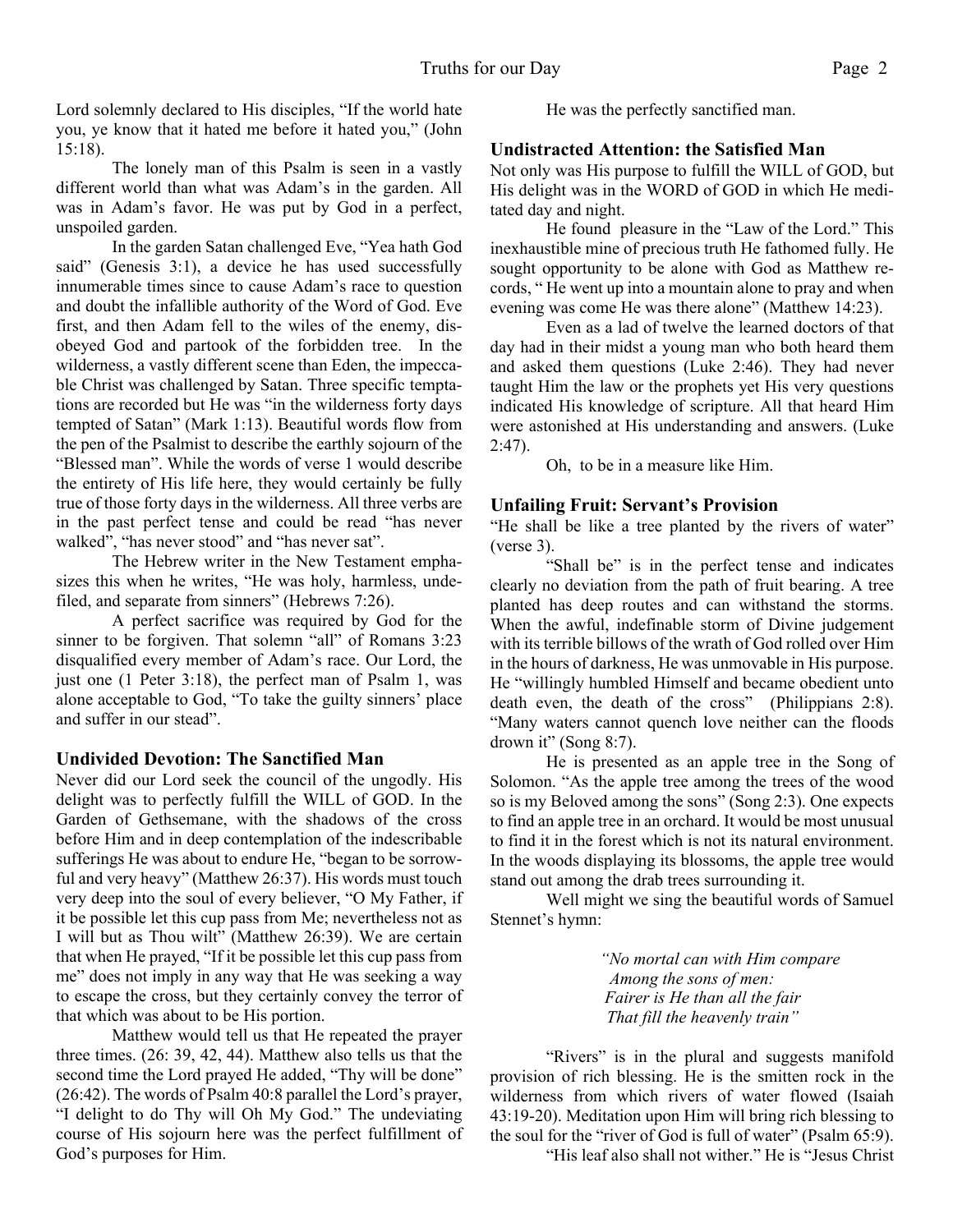the same yesterday and today and forever" (Hebrews 13:8). "Whatsoever He doeth shall prosper". These are rich words which could never be penned about any of the sons of men. We are all failing creatures. He alone is the perfect Son.

 God invites "Behold my servant, whom I uphold: mine elect in whom my soul delighteth" (Isaiah 42:1). The Saint of God responds "He is altogether lovely. This is my beloved, and this is my friend" (Song 5:16)

 "I sat down under His shadow with great delight and His fruit was sweet to my taste" (Song 2:3).

Daniel made prayer and meditation of the Scriptures the chief business of his life; yet, if we consider the circumstances in which he was placed, we shall see that few ever had greater obstacles than he in the way of seeking God.

R. C. Chapman

## **12 Tribes**

#### *W. Hoste*

"Thus saith the Lord, I remember thee, the love of thine espousals, when thou wentest after me in the wilderness, in a land that was not sown" (Jeremiah 2:2).

A gap of seventy years divides the ministries of Isaiah<br>And Jeremiah; that of the former ending, we may sup gap of seventy years divides the ministries of Isaiah pose, with the close of Hezekiah's reign, and that of the latter beginning in the thirteenth year of Josiah. This young king had already, five years before, carried out a reform of a negative character, consisting of breaking down idols in his own kingdom and in the deserted cities of Israel, a very important work surely.

 Jeremiah was probably used of God in leading him on to more positive reform—the renovation of the Temple, etc. This would be naturally greatly helped by the providential finding of the book of the law in the temple, where it had no doubt been deposited according to Jehovah's commandment in Deuteronomy 31:24-26.<sup>(1)</sup> The Passover which followed, was the most complete celebration since Samuel's day, no doubt because they had the Scriptures in their hands, and followed them. True revival is always a return to the Book. There is no other standard of excellence or order. The prophecy of Jeremiah begins with Jehovah's call to the prophet to service, followed in chap. 2 by His call to His people to repentance, as in the words of our text. He does so by recalling the bright days of their first love, and how it led them to leave all and follow after Him in the wilderness, in a land that was not sown. There was no promise of a future harvest, but first love is not much troubled with commissariat problems.

 Here we see how Jehovah takes pleasure in the affections of His people; it is a wonderful thought, that we can give positive pleasure to our Lord: "His delights are with the sons of men." "Israel was holiness" to the Lord and the first-fruits of all His increase," as believers are today (James 1:18). First-fruits have a special value, because they are the first reward of labor, and give promise of a harvest to come. But alas! "Israel had committed two evils, they had forsaken the Fountain of living water, and hewn themselves out cisterns, broken cisterns that can hold no water"—the idols of the heathen. No doubt all this represented the general condition of the people, but as a fact Judah alone was in her land at this time. Ninety-three years had elapsed since the ten tribes had gone into captivity in the ninth year of Hosea. Since then had intervened twentythree years of Hezekiah's reign, all Manasseh's and Amos', and now thirteen years of Josiah's. No doubt the events of those far-off years had faded from the memory of the rank and file of Judah. They probably were not much concerned at any time as to what became of their brethren of the rival kingdoms, more, it is to feared, than to-day. Many are much perturbed by the fate of believers elsewhere; but here and there were found men of God who remembered the ten tribes—King Hezekiah was one of such: He had lived through the crisis of the captivity of Israel, when the sister kingdom had disappeared over the northern horizon, and later in his reform we read "the King commanded that the burnt offering and the sin offering should be made for all Israel" (2 Chronicles 29:24). To faith, the blood of atonement was still for them; and they might still be brought back into their land (chap. 30:9). Indeed, he gathered in Jerusalem as many as possible of the remnant of Israel to keep the passover (chap. 30:11). The same thing, demanding still more energy of faith, was seen in the remnant of Judah on their return from Babylon in Ezra's day. Not only did they think of their brethren in Babylon, but of Israel as well (Ezra 6:17; 8:35). Later on James addresses his epistle to the "twelve tribes which are scattered abroad." He knew many thousands of Jews at Jerusalem that believed. Why should not all the tribes embrace the same blessed faith, and so He addresses them as actual or potential believers in the Lord Jesus (chap. 2:1, 2).

 Perhaps the most striking case of all is that of the Apostle Paul before Agrippa, who when referring to "the hope of the promise made of God unto our fathers" could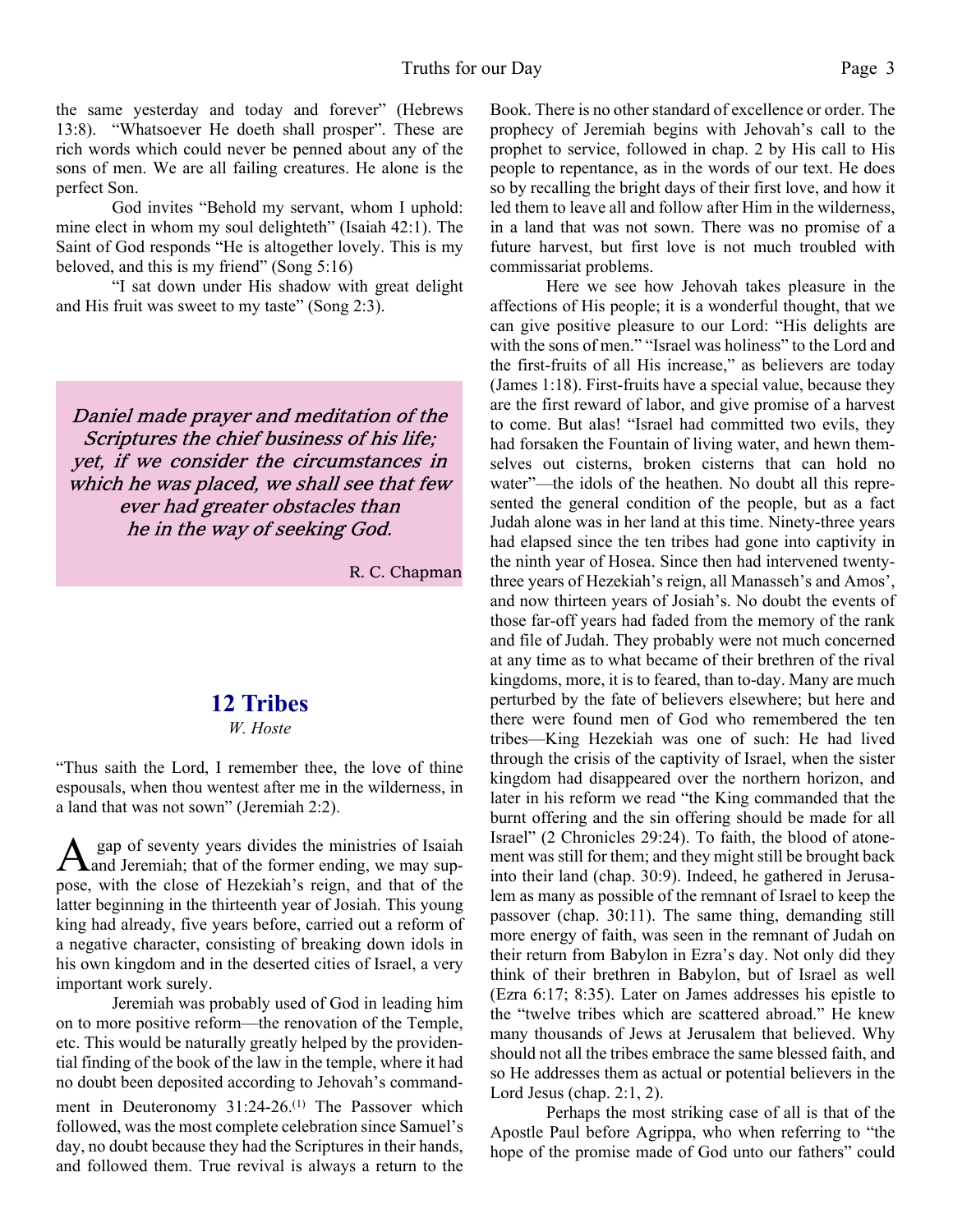with prophetic eye add: "unto which promise our twelve tribes constantly serving God day and night hope to come" (Acts 26:7).

 Christians in the scattered and feeble condition of the church in our day should have a similar exercise to discern, in spite of all, the true unity of the body, and realize our need of all saints for the understanding of the truth (Ephesians 3:18), and the need of all saints of our supplications for them in the conflict (chap. 6:18). We need all the saints; all the saints need us. But however little His people may enter into His sympathies, He does not forget His whole church; but if He remembered Israel in the day of her espousals, did He in the day of her calamity? Certainly the twelve loaves of shewbread continued to be spread before Him, and the twelve names were never erased from the high-priest's shoulder-pieces and breastplates during the separation of the two kingdoms; but did He remember them in their exile in far-off Assyria? Chapter 3:6 shows us that He did. All their past history lay open as in a book before Him; and let treacherous Judah know that all that happened to her sister, backsliding Israel, was as a warning to her. But instead of giving heed she had done worse. If it be asked why these epithets, treacherous and backsliding, are applied four times indiscriminately to Judah and Israel, it is, I suggest, because Israel had never ceased to backslide from Jehovah after Jeroboam's calves, whereas Judah had never gone after them at all, and had professed to reform herself in her worship of Jehovah, but it was only feignedly. A hypocritical return is worse than none at all. Both will return in truth from their backsliding and treachery in the day that Jehovah brings them back. Then the ten tribes will once more be joined to Judah in the land.

 But some will tell us that there are no lost tribes today.(2) It is true that in the course of the years many of the Northern Kingdom had merged with Judah. But that kingdom still remained as a separate power to be reckoned with, and was able under King Hosea to resist a three years' siege by the greatest Gentile power of the day—the Assyrian (2 Kings 17:8). No general return of the ten tribes known to history ever took place, and they are probably now in the spacious regions to which they were taken captive. It is sure they will never be reunited till the last times revealed to Ezekiel in the parable of the two sticks (chap. 37:15-22)— "I will make them (Judah and Israel) one nation in the land upon the mountains of Israel, and one king shall be king to them all: and they shall be no more two nations, neither shall they be divided into kingdoms any more at all." Then the "outcasts of Israel" and "the dispersed of Judah" will be reunited permanently (Isaiah 11:12), and this time now seems rapidly approaching. It might have happened then and there had Israel in far Assyria given heed to the gracious proclamation which Jehovah sent them through Jeremiah (vv. 12-14), but clearly they would not obey. But in His own time and way He will bring them back, and when they are once more in their land, they will no longer use the old rallying cry of "the Ark of the Covenant of the Lord, neither shall it come to mind, neither shall they remember it, neither shall they visit it" (v. 16). The former place of gathering, the old center will give place to a new, and yet not new but the Lord who to faith gave value to the old, will now be seen in a new way—visible and glorified—in their midst. "At that time they shall call Jerusalem the throne of Jehovah, and all the nations shall be gathered into it to the name of the Lord to Jerusalem" (chap. 3:16, 17), around the Person of the Messiah.

 Often we remind ourselves as we gather around the symbols of His death, in which we witness to the unity of the outwardly divided Body of Christ, that we are only doing so, "Till He come." Then the Visible, Glorified Person will replace the symbols; but let us not forget that while that coming speaks of the rapture of the church, it will also speak in its completed stages of the blessing of Israel, united in their land as witnesses of His glory to the ends of the earth. So that we may sing with quickened intelligence:

> *"Thy sympathies and hopes are ours; Oh, Lord, we wait to see Creation all below, above, Redeemed and blest by Thee!"*

- 1. To look for a thing where we left it is a sound method of search. Had the Higher Critics realized this, they might have spared us the foolish theory that Hilkiah must have forged the copy of the law, for how else could the book of the law be found in the temple.
- 2. I think it is clear that it is quite a mistaken way of meeting the Anglo-Israel delusion, that the Anglo-Sax-

There is a faith unmixed with doubt, A love all free from fear; A walk with Jesus, where is felt His presence always near. There is a rest that God bestows, Transcending pardon's peace, A lowly, sweet simplicity, Where inward conflicts cease.

"There is a service God-inspired, A zeal that tireless grows, Where self is crucified with Christ, And joy unceasing flows. There is a being right with God,' That yields to His commands Unswerving, true fidelity, A loyalty that stands."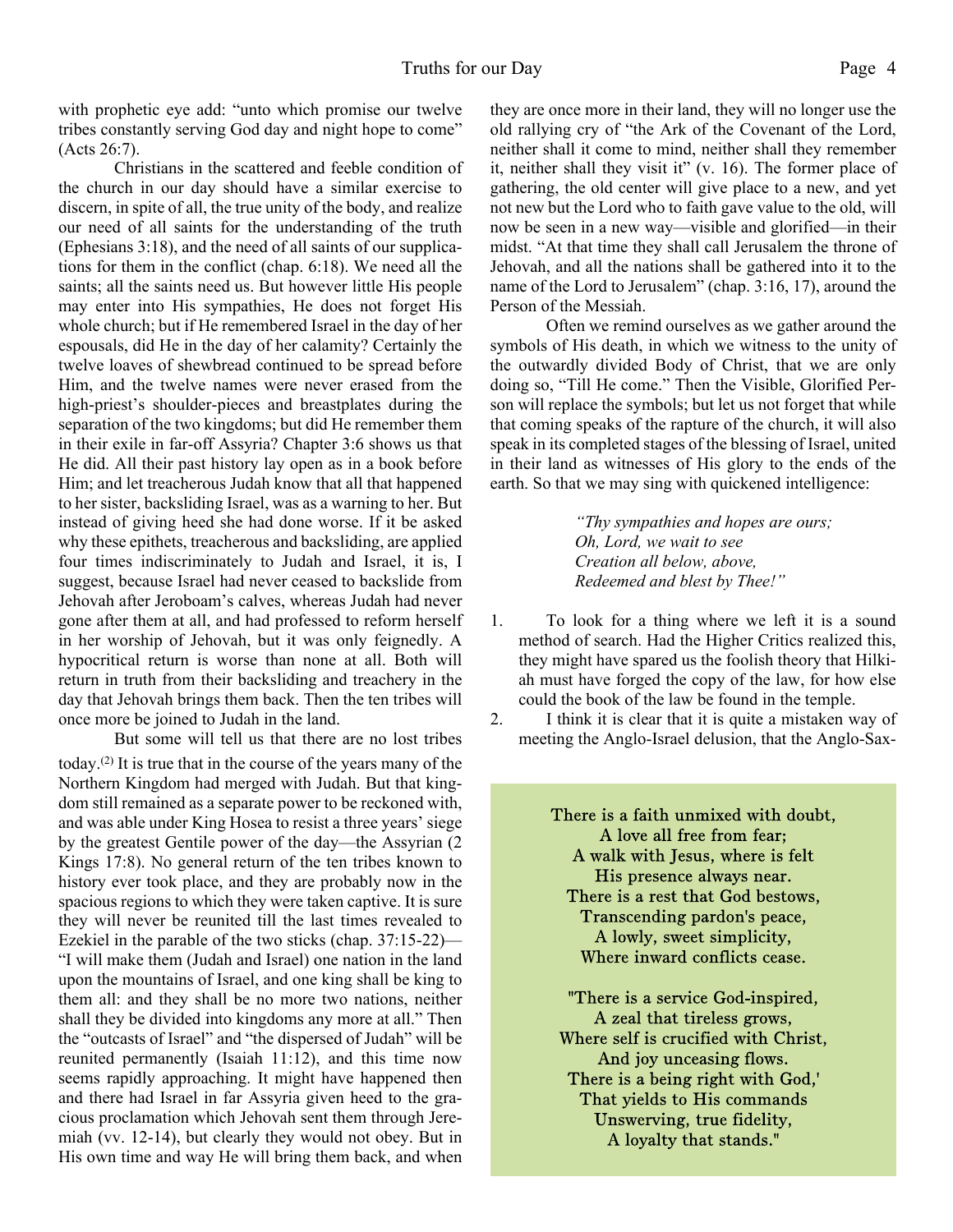ons are the lost tribes which can be sufficiently negative on historical, ethical, linguistic and scriptural grounds.

GOD will put up with many things in His children. He bears with their mistakes, and even their waywardness; but there is one thing He will not put up with, and that is a **second place.** He must be **first.** How vain, then, must be the efforts of those who would fain please Him, while they give Him only a second place. The Lord does not want us to do great deeds—bold exploits that make everybody wonder. He wants just to reign in our hearts; and then all the rest will come right. The question with us then comes to be simply this. Are we willing that the Lord should take the helm? Are we agreeable that He should be **first?** We are here reminded of a little girl who puzzled her teacher by telling him there was a place where God was not. "Where is that?" he asked. She answered, **"God is not in the divided heart."** Let us remember this. Our God is a jealous God, and will not have a rival in our hearts.

## **Discipline in God's School (2)**

*Joel Portman*

L ast month we noticed the reality of discipline in the life<br>
of a child of God and the forms that it can take. Our ast month we noticed the reality of discipline in the life purpose is to encourage and strengthen each saint, especially those who are passing through similar times of great distress or difficulty. They are personally drinking a bitter and difficult cup that can be made more difficult by wrong attitudes toward the experience of discipline and chastening by God's hand. However, such an experience of trial should be an encouragement, for it proves the reality that such a one is a genuine child of God (Heb. 12:6). All who belong to the Lord will know His hand on them in some way, and each experience is under Divine knowledge and control. He is One who knows each of His children perfectly and discerns what is needed to form His purposes in our lives for His glory.

## **Purposes of Discipline**

Discipline in our lives can take many forms and can have various purposes. Remember that discipline is a term that includes all the various dealings of God by which He seeks to train and develop us as believers and to produce in our lives the character that is most pleasing to Him. It is "Christlikeness," conformity to His own person, and subjection to His perfect will that He desires to produce in each one. The purposes of discipline can be seen under several headings:

## **1. Educative**

To teach us spiritual lessons, or, to build spiritual character. We can study the principles of Scripture and learn from the examples of others (and we should seek to study these continually), but the reality of such development is only expressed through the trying experiences that remove the dross of fleshly reactions and produce a spiritual character that corresponds to God's purposes. God told Israel (Deuteronomy 8:2-5), that they were to remember all the way that the Lord had led them in the wilderness and to remember the purpose that He had for every step of that way. Here are some examples:

**JOB**: Trial was allowed by God to reveal the nature of his heart and to magnify His character. There were aspects of Job's inner thoughts concerning himself and God that were not revealed and corrected until God allowed him to be tried by Satan's hand.

**JOSEPH**: Trial developed patience to wait God's time, and see God's hand working through adverse conditions. This period of trial was part of God's purposes to develop him as a leader and deliverer, not only for Egypt, but also for the brothers (and the nation) who had hated him.

**MOSES**: His exercise to deliver his own people from oppression and to adjudicate their problems was too hasty. It is clear that his fleeing Egypt, along with the subsequent, trying times of caring for sheep in the backside of the desert, was an integral part of God's education of one who God used to deliver and lead His people from their bondage.

## **2. Preventive**

To preserve us from difficulties that might develop later if those conditions are unchecked, so as to preserve one's life for God. There may be elements that we fail to recognize or deal with personally that God sees and determines to keep from hindering our usefulness for Him. Examples:

**JEHOSHAPHAT**: God allowed his ships to be broken, causing great economic loss, no doubt, but it preserved him from further involvement in unequal yokes that were harmful to his life and testimony as a righteous king. (1 Kings 22:48-49).

**PAUL**: The thorn in his side was intended to prevent exaltation of fleshly pride through revelations that he had received.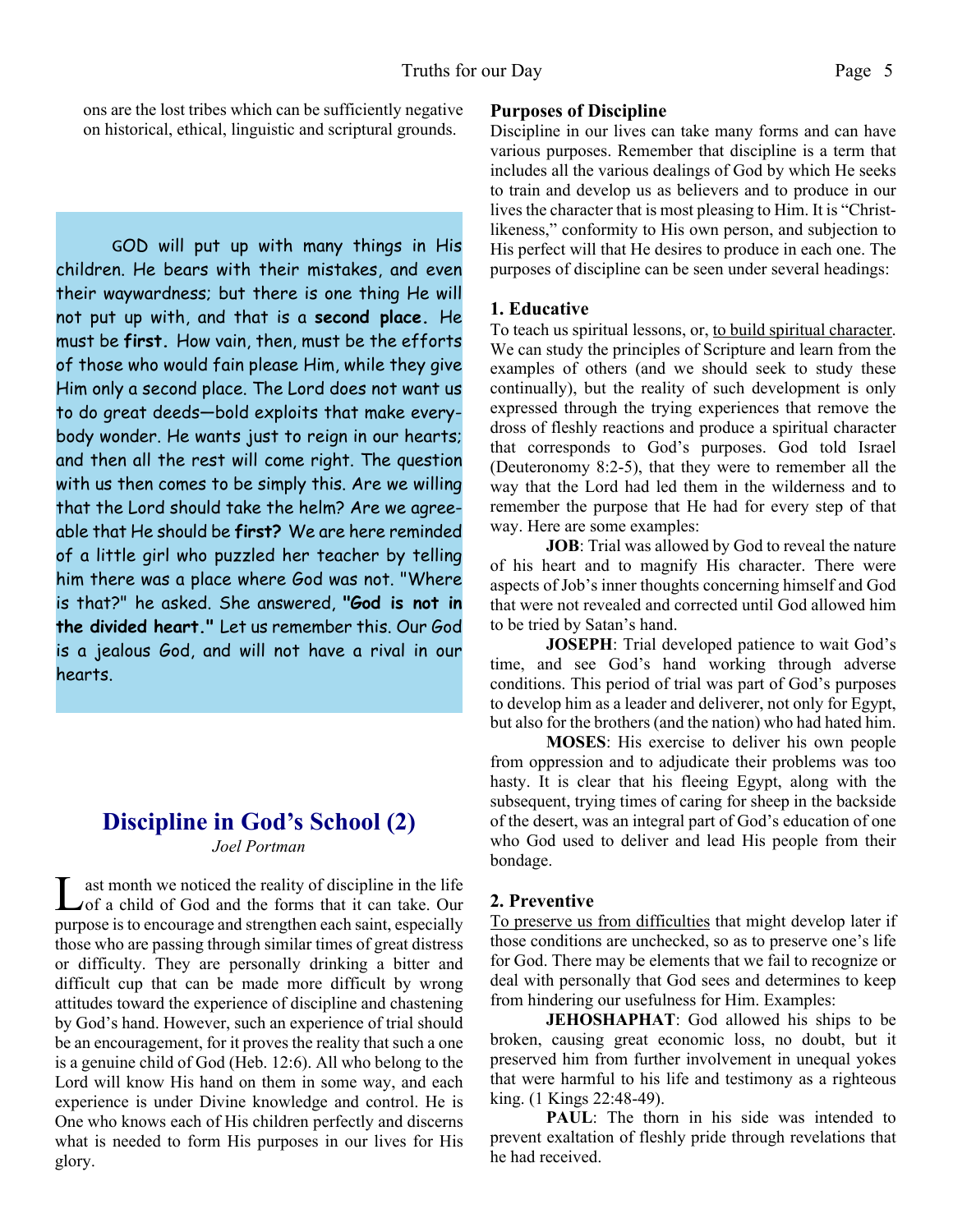## **3. Punitive**

As punishment for sin committed under judgment of God. This is not always the cause for trials and others should not assume this to be the case. If this is the reason for the trial, it would seem that God would make it evident to the individual in the trial that He is dealing with him because of definite reasons. This seems to be clear in James 5:13-15 with regard to the sick man. Examples:

**DAVID**: His adultery resulted in the death of the child, his sons killed, concubines taken. His later numbering of the people cost the lives of many of Israel (70,000 men).

**SAMSON**: Failure in separation cost him his eyes, his freedom, suffering abuse by Philistines, and eventually the loss of his life.

## **4. Corrective**

To produce an attitude of greater desire toward God. God desires to deal with attitudes or wayward conditions that need correcting through discipline. His desire is to produce repentance that will result in restoration.

**NAOMI**: She departed from the land with her husband against the mind of God in self-will. She returned empty, but with far deeper character (Ruth 1:20-21).

**JOB**: Anticipated result of his trial was his coming forth as fine gold for God (Job. 23:10).

## **Possible Attitudes in Discipline**

What is important in discipline is the attitude of the one who is experiencing God's dealings. In Hebrews 12 we notice that there are various attitudes that one might have. Our attitude or response will play a large part to determine what blessing we receive from the experience. We could possibly,

**1. Make Light of it** or Not see God's hand in it (v. 5). To despise it seems to indicate that one would act as if it were not important, not worth consideration, not a matter to be concerned about it. One might do this, possibly, by acting as if the occurrence were just a happenstance, an accident, just something that happens to everyone. This indicates a lack of exercise and failure to discern that God is able to use even the elemental and often, what may seem to us to be inconsequential, things of life to work out His own purposes. The man of the world considers a difficulty, a sickness, or a calamity as "just something that happens to everyone," whereas the believer exercised by the Spirit of God would seek to discern if the Lord is seeking to teach him something through it.

**2. Faint under it** or Not appreciate God's heart. (v. 5). This would indicate an attitude that thinks that God doesn't care, that He is against me or being severe. It would seem difficult to think that a child of God would react this way, but possibly so. To faint would also mean that the person is overcome in his weakness by the adversity as if God is not able to support and give strength in every trial He brings our way. There is no temptation or trial that is greater than we are able to bear, for God does not try His children beyond their capacity or beyond His ability to minister grace to their need. Note 1 Corinthians 10:13, James 1:2-4.

**3. Endure it** or Not see God's purpose in it (v. 7). This may be only suggested from this verse, but it is possible that one might simply determine to "wait it out" and hope it will soon be over without seeking to gain any blessing from the trial. If this is our attitude, then we will not realize that God has a purpose in every experience He brings our way and we will fail to make spiritual progress in our lives as He desires.

**4. Exercised by i**t or Appreciate God's Mind (v. 11) We should all have this attitude in any experience of trial, to seek to understand God's purpose in it, to yield to His hand in it, and to progress in our spiritual life as a result. In this passage we find that there are results, and that they are desirable for each one of us. To experience the "peaceable fruit of righteousness," (v. 11) as a result of the trial and to be "partakers of his holiness," (v. 10) would make it worth all the difficulties that are involved. God has an infinitely wise purpose in every manner in which He deals with His own children. He is not like us in our disciplining of our own in the flesh, when we make mistakes and fail to direct our actions toward our children as we ought. He knows exactly what is needed in every case and will not use any means unnecessary to accomplish His gracious ends.

 May we realize the value and preciousness of God's discipline in our lives, recognizing that such events of any nature are a clear indication of our position in relation to a heavenly Father, and of His unfailing love toward us. All that He does is for our good, for His glory, and is intended to produce the resulting character that in some measure conforms to that which was displayed so clearly in our blessed Lord.

*(to be continued)*

" **"He that is slow to anger is better than the mighty." We can't all be exclusively engaged in gospel work, but in this way we can be mighty. Mighty is subduing the many passions us.**

## **The Old Gospel Sufficient** *C. H. Spurgeon*

A re you afraid that preaching the gospel will not win souls?<br>Are you despondent as to success in God's way? Is this re you afraid that preaching the gospel will not win souls? why you pine for clever oratory? is this why you must have music, and architecture, and flowers, and millinery? After all, is it by might and by .power, and not by the Spirit of God? It is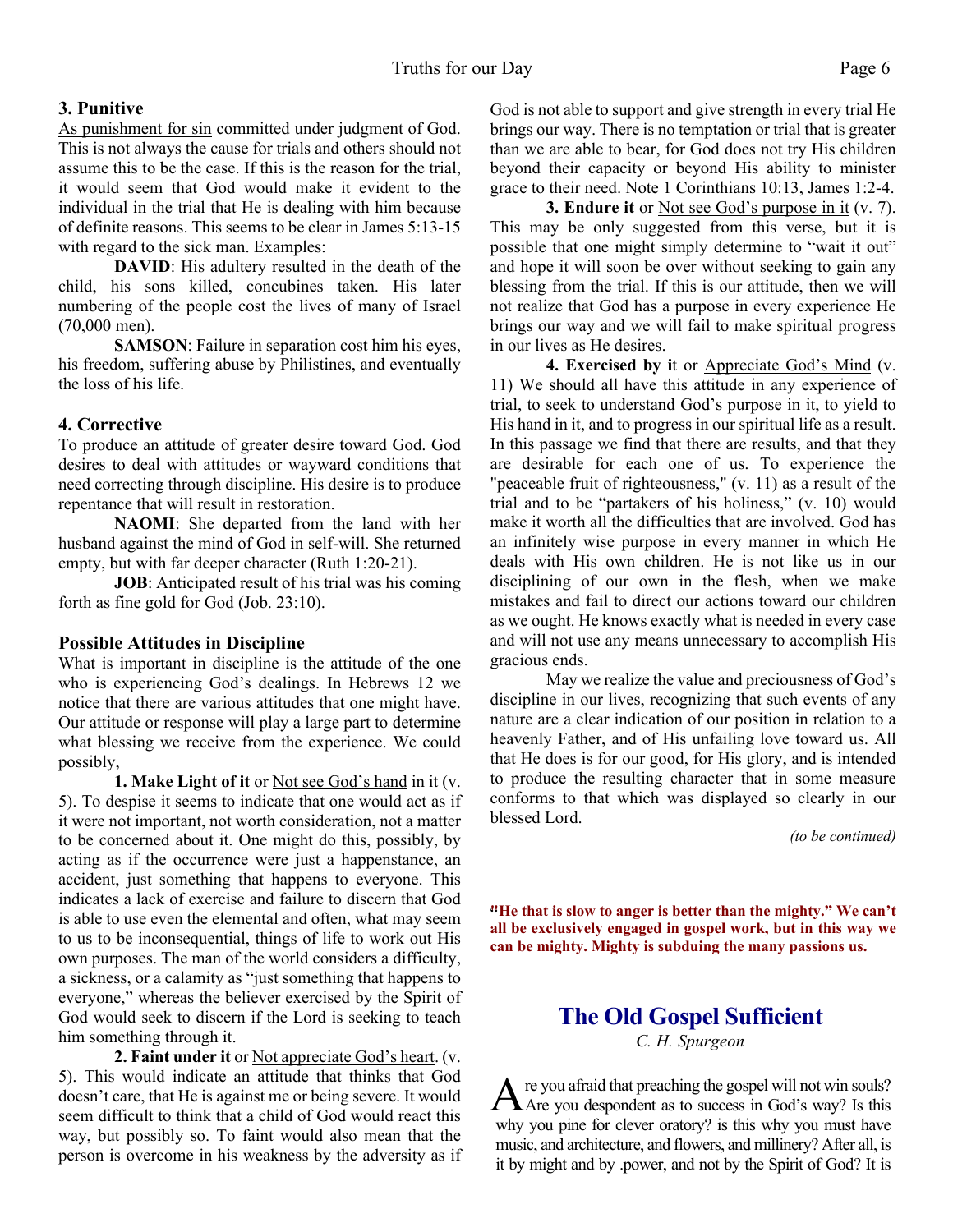even so in the opinion of many.

 Brethren, beloved, there are many things which I might have allowed to others, which I have denied myself in conducting this congregation. I have long worked out before your eyes the experiment of the unaided attractiveness of the gospel of Jesus. Our service is severely plain. No man ever comes here to gratify his eye with art, or his ear with music. I have set before you, these many years, nothing but Christ crucified, and the simplicity of the gospel; yet where will you find such a crowd as this gathered together this morning? Where will you find such a multitude as this meeting, Lord's Day after Lord's Day, for five-and-thirty years? I have shown you nothing but the Cross, the Cross without the flowers of oratory, the Cross without the diamonds of ecclesiastical rank, the Cross without the buttresses of a boastful science. It is abundantly sufficient to attract men first to itself and afterwards to eternal life!

 In this house we have proved successfully, these many years, this great truth, that the gospel plainly preached will gain an audience, convert sinners, and build up and sustain a church. We beseech the people of God to mark that there is no need to try doubtful expedients and questionable methods. God will save by the gospel still: only let it be the gospel in its purity. This grand old sword will cleave a man's chin and split a rock in halves. How is it that it does so little of its old conquering work? I will tell you. Do you see this scabbard of artistic work, so wonderfully elaborated? Full many keep the sword in this scabbard, and therefore its edge never gets to its work. Pull off that scabbard. Fling that fine sheath to Hades, and then see how, in the Lord's hands, that glorious two-handed sword will mow down fields of men as mowers level the grain with their scythes. There is no need to go down to Egypt for help. To invite the Devil to help Christ is shameful. Please God, we shall see prosperity yet, when the Church of God is resolved never to seek it except in God's way.

**A spiritually minded man is a riddle to the carnal man, but not to God or to himself.**

## **Christ : Image and Firstborn.**

*E. W. Rogers*

A ny interpretation of Scripture which does not give due<br>
regard to precise accuracy in the matter of inspired regard to precise accuracy in the matter of inspired words and tenses is certain to be inadequate, if not erroneous. It becomes, indeed, specially serious when it has to do with the Person of the Lord. By reason of His inscrutability, strict adherence to the statements of Scripture is imperative.

 It will be observed that in Colossians 1:15 the present tense of the verb "to be" is employed—He "is the image of the invisible God," and in Hebrews 1:3 the present participle is used, "Who, being the brightness of His glory," etc. Each statement denotes what Christ is essentially and eternally—the former passage presenting Him as possessed of that glory which He had with the Father before the world was ; and the latter passage stating that which was eternally true as to the unoriginated glory of the Son.

 In neither case should the verbs be read in the sense that although there was a time when He was not so He is now the Image of the Invisible God, and the Express Image of His Person, for then the verbs required would have been "He became" and "Having become."

 The context of Hebrews 1 is plain. "Who being the brightness of His glory and the express Image of His Person": the one verb "being" is thus attached to both items, "brightness" and "image," and indicates what He essentially, unchangeably and eternally is. Therefore, it must not be asserted, as some have done, that the "brightness of His glory" relates to what He eternally was, and "express image" to what He ultimately became. Such an interpretation fails to take cognizance of the fact that the two phrases are linked together by the one verb.

 Furthermore, the terms of Scripture should not always be explained by the modern equivalent of the same words. We must not "try to interpret the heavenly and eternal in terms of the earthly and temporal." It is failure here that has resulted in the recent errors concerning the Eternal Sonship of Christ. Bible terms must be interpreted in the light of Bible doctrine and analogous usage in other parts of Scripture.

 Thus the term "image" (although in modern usage and in some parts of Scripture it denotes that which does not perfectly represent the original) in relation to Christ stands for that which renders visible the invisible, and gives the observer to see the unseen archetype. A reference to Hebrews 10:1 will show that "image" sometimes denotes "no mere outline or projection of the form but the full and perfect representation of the substance." Colossians 1:15 affirms that Christ is the Image: God is the archetype. So that when Christ was on earth He could say, "He that hath seen Me hath seen the Father."

 The Greek word translated "image" in Colossians 1 is altogether different from that translated "express image" in Hebrews 1:3. This latter denotes the impress that is made by a seal "showing only, exactly and fully what the seal is as to its device. Thus the Lord Jesus, not only in incarnation but eternally, was the Image; the Impress, showing not partially but fully, not approximately but exactly and completely, what the Father is."

 It is true that the Lord Jesus manifested God in Incarnation, but it would not be in agreement with the verbs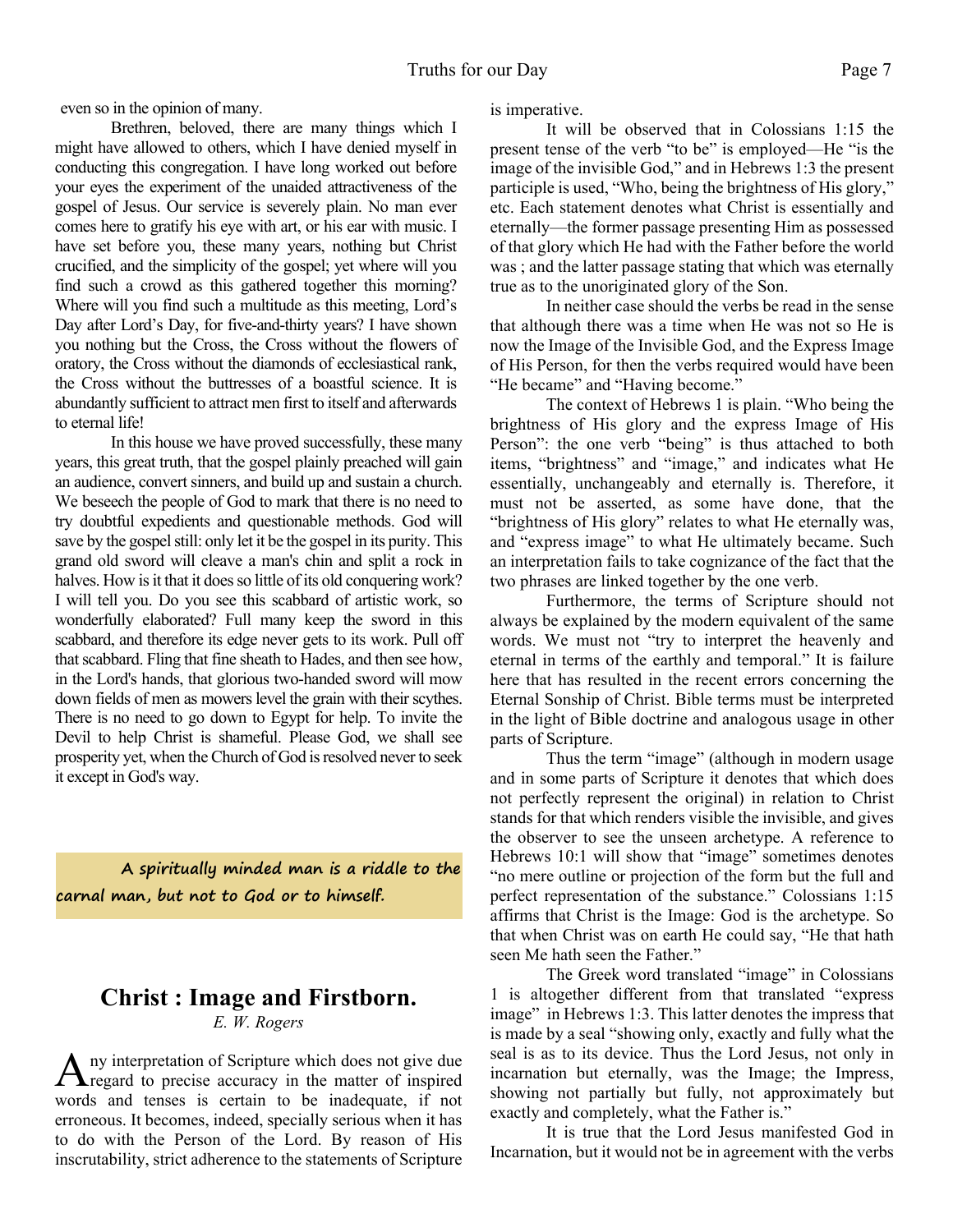used in these two verses to say that that manifestation began with such incarnation. Whatever manifestation of God there has been at any time has always been through the Son. No man hath seen God at any time: He dwells in light unapproachable; but the Eternal Son has always been and ever will be the Declarer of God.

 Creation itself, as to which the Son was the Divine Agent (Colossians 1:18) is part of the manifestation of God's power, for it should be well noted that verse 16 is explanatory of verse 15, as is shown by the word "For." This verse explains not merely the fact that Christ is the Firstborn of all creation but that He is also the Image of the invisible God. Creation, the Theophanies, the various appearings of the Divine glory in Old Testament days, etc., are all included in God's manifestation through the Son.

 If Adam was made "in the image of God," that image must have then existed ; that Image was Christ, thus showing that He was, as such, eternally, prior to creation.

 Now concerning the term "Firstborn." A reference to Deuteronomy 21:16 and Psalm 89:27 will make it plain that the meaning of this term is not primogeniture, but "priority and superiority."

 "Firstborn of all creation" does not mean that Christ is part of creation, seeing that "by Him" it was all brought into being (Colossians 1:16), but that, as to it, He was before it and above it (v. 17).

 The term does not apply to the Lord, therefore, as some have supposed, exclusively in Incarnation. It is true that when He became man He came into His own creation as Firstborn, but that position did not originate with His manifestation here. It existed before He created anything; it would have been true that He was First-born of all creation had He not become man. It was a position given Him by the Father, so that we may say that had He not even created anything at all, He would still have been the Father's Firstborn. Creation and redemption have each served to display that position of superiority and honor which is held by the Son. As to creation He is Firstborn, and as to His brethren, who have been redeemed by His blood, He is also Firstborn among them (Romans 8:39).

*If the Bible is uniquely and inerrantly inspired, then we have certainty; we may know real truth about God, about man, about origins, about morals, about the race's future, and about human destiny on the other side of the grave But if the Bible is not the uniquely and inerrantly inspired Word of God, then (let us be blunt) we do not have certified truth about God, about man, about origins, about morals, about the race's future, or about human destiny in the hereafter: we are only groping.*

## **Hypocrisy**

*Andrew Stenhouse* (formerly of Chile) Read Matthew 23, verse 1 to end

**I** CALL attention to this portion of the Word of God, not<br>so much to be occupied with the characteristics of the CALL attention to this portion of the Word of God, not Scribes and Pharisees (verily, they have their reward) but to enter a plea for more reality among the people of God. This chapter deals with the subject of hypocrisy. Call it not "highpocrisy" as is the manner of some—there is nothing high about it. Pretending to be what you are not is the lowest practice that can be found among the people of God. It must be confessed that there is a great deal of practical hypocrisy among us, and I am going to invite you to a little selfexamination on this subject.

First of all, in the eyes of God, hypocrisy is certainly abominable. If you doubt it, think for a moment of our Lord's treatment of the different people with whom He came in contact here on earth. We may take a certain amount of comfort to ourselves . . . we may consider that we are not sinners of the grossest type . . . we do not kill, lie or steal, etc. . . . but this is small comfort to us if we are guilty of the hideous sin of hypocrisy.

You will remember that a sinful woman was brought into the presence of the Lord, and when her accusers heard that word of Divine wisdom they slipped away, and the Lord Himself, in the presence of that sinful woman, had no word of condemnation— "Neither do I condemn thee. Go and sin no more." What wondrous grace He shows in His dealings with fallen creatures! We see Him on the cross, and to that thief at His side He could say: "Verily I say unto thee, today shalt thou be with Me in Paradise." We think of the Lord in His dealings with confident Peter, who says he will never deny His Master; but the Lord, Who knows him well, tells him that before the cock crows he will deny Him trice. Yet, in the presence of that consciousness of Peter's infidelity the Lord could say to him: "I have prayed for thee that thy faith fail not." Again, we think of the Lord in the Garden, and there comes to Him that false disciple who kisses Him; yet the Lord only says: "Friend, wherefore art thou come?" He always acted in that same calm, gracious way in the presence of all kinds of sin, yet when He is in the presence of hypocrites, how different is His tone! "Ye fools and blind!" Think of the difference in the Lord's attitude between this sin and other sins—and then tell me, if you care to, that hypocrisy stands for nothing in the eyes of God!

We often act in a hypocritical manner, and if we gave ourselves time to think and meditate, and turn the Word of God over in our minds, we would surely realize that every such procedure must come up and be exposed at the Judgment Seat of Christ, if not before. Only downright, rock-bottom reality reality will pass with God. If we want to be a help in the Assembly, or among our fellow-travelers to Eternity, if we want to be of any service to God, we must—above all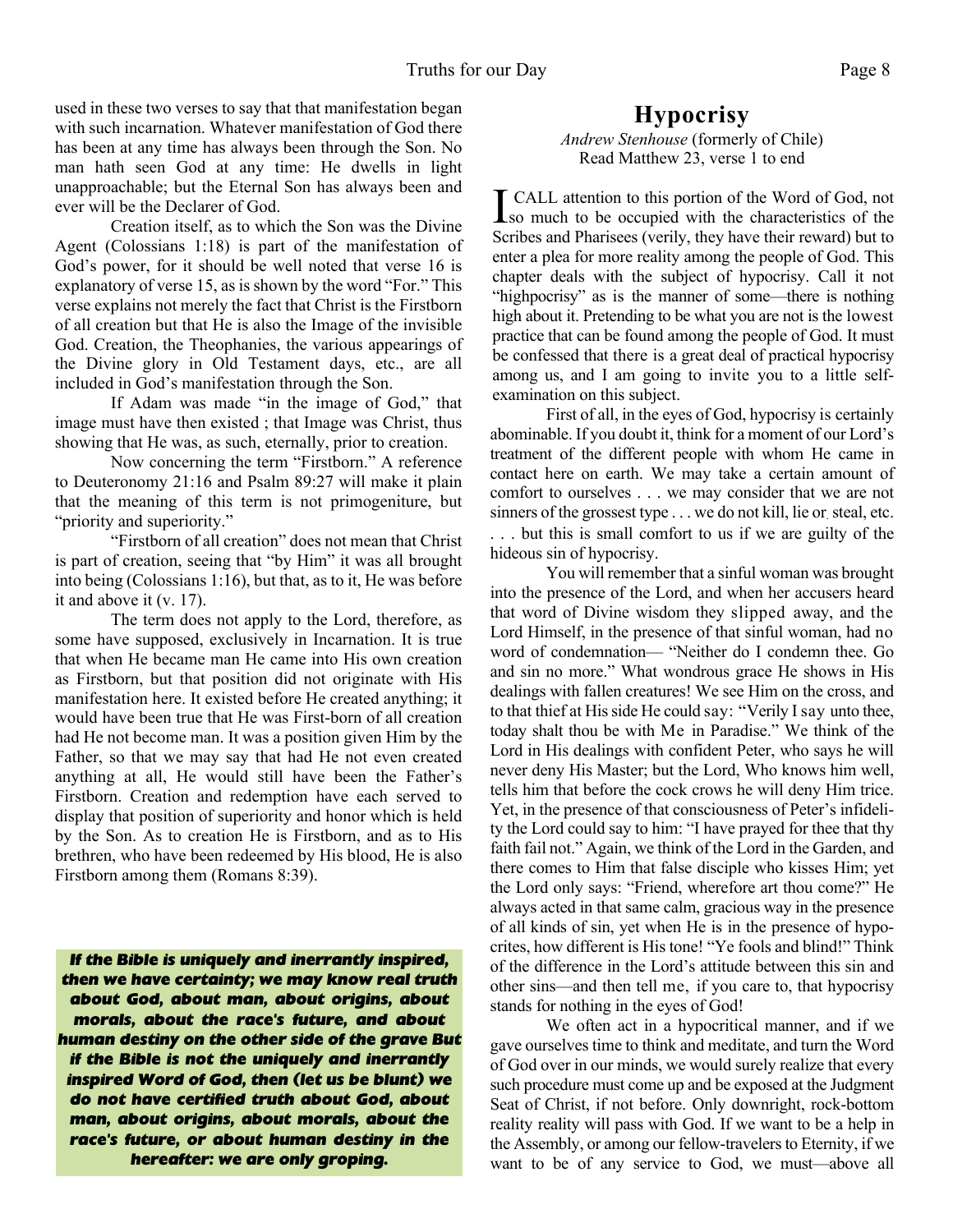things—be REAL.

Suppose we just pass, in a brief survey, the most outstanding features of our Christian lives, especially our Assembly lives. We make a special profession of being a people who gather in the precious Name of our Lord Jesus Christ, in distinction from other people who, although they may be true believers, do not carry out God's Word in its entirety and simplicity. We think that this is a very wonderful thing, and of course it is. At the same time we should ask ourselves this question: Suppose we have occasion to bring before some child of God this precious truth; suppose we seek to show him that the only way of meeting, is to meet in the Name of our Lord Jesus Christ. He listens with attention, becomes very much interested, and then comes to meeting with us. Does he find among us what he expected to find after all our wonderful description of the meaning of gathering to the Name of the Lord Jesus Christ?

We profess to meet in the Name of the Lord Jesus. Do we ourselves know what that means? It means much more than a mere form to put on the notice-board on the outside of the Hall. In the Word of God we find that gathering unto the Name of the Lord Jesus Christ produces certain positive results. We read: "There am I in the midst of them." If an inquiring visitor should come among us, would he find the reality of the Lord's presence in our midst in a definite, unmistakable way? Would he see the difference between our gathering, and the gathering of others where no such claim is made? We should desire a greater measure of reality among us—a measure of reality that will convince others that God is in us of a truth.

Meeting in the Name of the Lord Jesus means, among other things, that we meet by His command, in His interest, and because it is His will for us to do so. We meet because He has revealed His plan in the Scriptures, and we meet in submission to His will. We meet by His authority. We meet not because we have a desire to meet, and not because it occurs to us that it might be beneficial or profitable—but because the One in Whom we have yielded ourselves desires that we should so meet. The local Assembly is a Divine institution, and when we meet to honor the Lord, to interest ourselves in the things that concern Him, and to carry out His will, then we meet in His Name. Is it always with us? It is very easy to tell other people that we meet in the Name of the Lord Jesus, but are we conscious of that blessed reality, or is it only the talk of the lips with us? The Lord help us to examine ourselves!

Sometimes we attend the meetings, and sometimes we do not. Sometimes we stay at home simply because we want to stay at home. Perhaps we go because a visiting brother will be present. In this way, coming together is merely a matter of our own convenience. If we do meet in this way, let us not say that we meet in the Name of the Lord Jesus, for it is certainly not for Him that we come, if we come just to hear a visiting brother. It is wonderful how plain it is to others (if not to ourselves) that this is hypocrisy. If we go

to hear Him, to be conscious of His presence, we will be present on all occasions.

We also have another wonderful feature of Assembly life. We do not have a salaried preacher, nor a human president. We have the Holy Spirit of God. Wonderful—if we realize it! When we meet together, do we really look for the guidance of the Holy Spirit? We ask for it in prayer, but do we really wait for the Holy Spirit, and make certain, every time, that He has revealed to us His will for that occasion, before we give out a hymn, pray, or speak? Is it a reality with us, or is it not?

What about our singing? God's people were intended to be a singing people. Very often their singing is nothing more than an exercise of the vocal chords. We sing:

#### *Lord Jesus Christ, the thought of Thee With sweetness fills our breast.*

How many of us really sing that hymn in the consciousness that the Lord is near us? Or do we sing the words, allowing our gaze to wander around the room? It is a very solemn thing to profess to worship and praise the Lord if we are not honestly doing it.

I think, if we examine every phase of our lives, we will find that there is an element of hypocrisy in each one. In our Gospel meetings we often feel like telling the unsaved one not to sing certain verses because they are not appropriate or true on the lips of an unsaved person. There are many words which are not appropriate on our own lips if we only stop to think what we are singing. How often we sing:

> *Were the whole realm of nature mine That were an offering far too small— Love so amazing, so Divine, Demands my heart, my life, my all.*

And yet we haven't the slightest intention of giving our all! We show it when the collection plate comes around.

The Lord's most scathing words are directed toward those who are hypocritical. Even in our prayers hypocrisy enters. We have some wonderful prayers at times, but when you hear our conversation after the meeting is over you know just how devoted we really are. It is surely a solemn thing when we carry our hypocrisy right into the presence of God.

Brethren, let us be **REAL**. God will not, God cannot, honor us if we do not really mean what we say. We preach about wonderful things. Do we really believe them? Theoretically we do. When we preach the Gospel we speak of the glories of heaven and the torments of hell. We try to persuade our unsaved friends and relatives that these things are real, but we are so unreal ourselves that they hardly believe that we really believe what we preach. You will remember the story of the preacher who went to an actor and